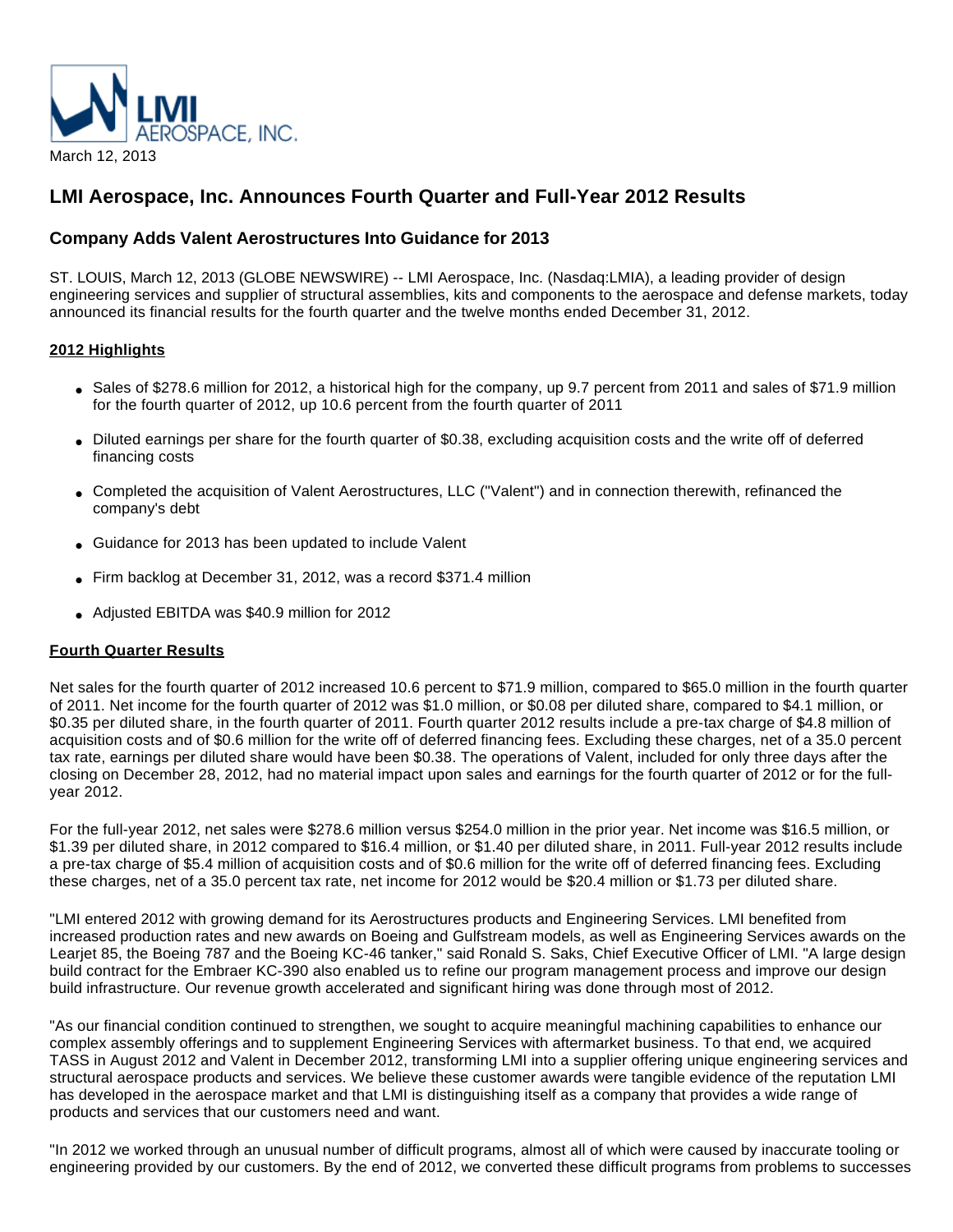and cemented relationships with key customers. As a result, opportunities for new, more complex work continue to grow in the structural products area, with several projects "expected to begin in 2013. Combined now with Valent, those opportunities are larger and more complex and will test our ability to execute them. We are optimistic that wins on successful airplane models will diversify our product offerings and provide the basis for continued growth in future years.

"Our revenue guidance for 2013, excluding Valent, reflects a reduction in Engineering Services revenue and an increase in legacy Aerostructures sales with a net reduction in sales of \$2.0 million. A combination of sequestration uncertainty, a customer negotiation with its union in our largest Engineering Services market and near term completion of design work on several large engineering projects in the first six months of 2013 all have combined to suggest that Engineering Services revenue in the first six months of 2013 will be substantially below previously anticipated levels. We expect, however, that large orders received in the last two months from Aerostructures customers should offset our estimated reduction in Engineering Services revenue and some new awards are enabling us to use engineers in our Aerostructures plants. Additionally, both legacy Aerostructures and Valent have some capacity for more projects, and we believe those opportunities should help mitigate against any further unexpected short fall at Engineering Services. As a result, we remain optimistic that profitable growth should continue in 2013."

#### **Aerostructures Segment**

| <b>Net Sales</b>                |        | Q4 2012 % of Total Q4 2011 % of Total |        |        |
|---------------------------------|--------|---------------------------------------|--------|--------|
|                                 |        | (\$ in millions)                      |        |        |
| Large commercial aircraft       | \$20.3 | 44.4%                                 | \$18.2 | 41.6%  |
| Corporate and regional aircraft | 14.0   | 30.6%                                 | 14.8   | 33.8%  |
| Military                        | 9.5    | 20.8%                                 | 8.4    | 19.2%  |
| Other                           | 1.9    | 4.2%                                  | 2.4    | 5.4%   |
| Total                           | \$45.7 | 100.0%                                | \$43.8 | 100.0% |

Increased demand for Boeing 737 wing modification kits and growth on the Boeing 777 platform contributed to the 11.5 percent increase in net sales of large commercial aircraft products. Corporate and regional aircraft revenues were lower as the fourth quarter of the prior year included revenue from tooling on the Mitsubishi Regional Jet program, which did not recur, partially offset by increases in deliveries for the Gulfstream G650 and G280 models. Military products increased as revenues on the KC-390 program and growth on the Apache helicopter offset reduced sales related to the Blackhawk program.

The Aerostructures segment generated gross profit of \$11.5 million, or 25.2 percent of net sales, in the fourth quarter of 2012 versus \$11.2 million, or 25.6 percent of net sales, in the fourth quarter of 2011. Increased net sales and a positive cumulative catch-up adjustment of \$0.6 million on the Boeing 767 wing modification program resulted in an increase in the amount of gross profit in the fourth quarter of 2012. This was offset by a loss incurred on an assembly program for the Gulfstream G650. This loss was caused partially by inaccurate engineering and tooling provided by a Tier 1 supplier to the program. The company plans to file a claim for this loss in the first quarter of 2013 and expects recovery to occur in the first six months of 2013.

Selling, general and administrative expenses ("SG&A") were \$11.1 million in the fourth quarter of 2012 versus \$6.8 million in the fourth quarter of 2011. Included in these expenses for the fourth quarter of 2012 is \$4.8 million in acquisition expenses related to the Valent acquisition.

## **Engineering Services Segment**

| <b>Net Sales</b>                |                  | Q4 2012 % of Total Q4 2011 % of Total |        |        |
|---------------------------------|------------------|---------------------------------------|--------|--------|
|                                 | (\$ in millions) |                                       |        |        |
| Large commercial aircraft       | \$8.0            | 29.9%                                 | \$7.2  | 34.0%  |
| Corporate and regional aircraft | 6.6              | 24.6%                                 | 5.9    | 27.8%  |
| Military                        | 9.8              | 36.6%                                 | 6.2    | 29.2%  |
| Other                           | 2.4              | 8.9%                                  | 1.9    | 9.0%   |
| Total                           | \$26.8           | 100.0%                                | \$21.2 | 100.0% |

The Engineering Services segment net sales in the fourth quarter of 2012 include \$4.0 million generated by TASS, Inc. ("TASS"), acquired in the third quarter of 2012, all of which is included in large commercial aircraft sales. Excluding the TASS acquisition, sales of services for large commercial aircraft declined on both the Boeing 747-8 and Boeing 787 projects. Revenue in support of the KC-46 tanker and the Embraer KC-390 drove growth in the military market in the fourth quarter of 2012 over the prior year quarter. Continued support for Bombardier's Learjet 85 helped generate growth in the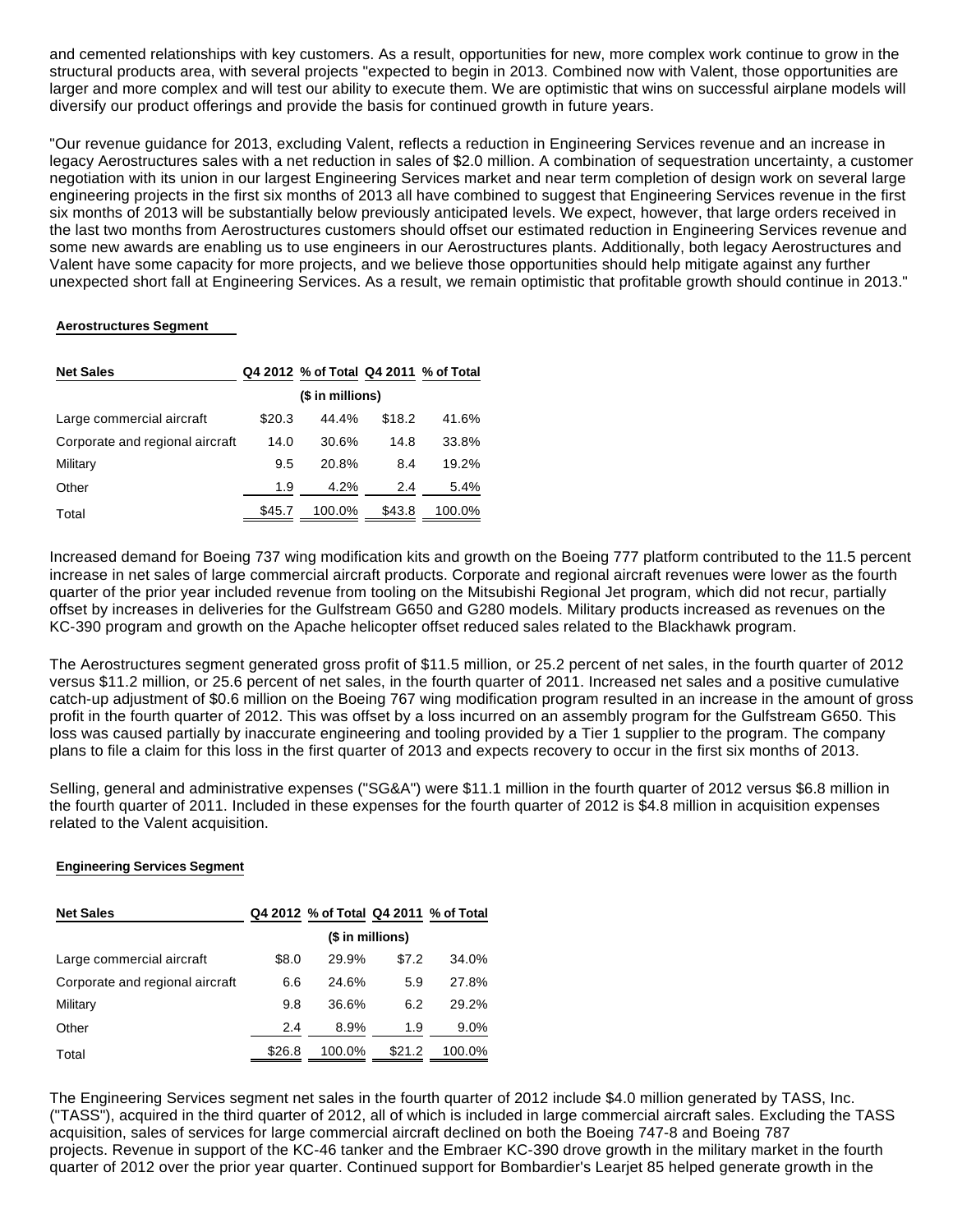corporate and regional market and more than offset a \$0.6 million unfavorable cumulative catch-up adjustment on the Mitsubishi Regional Jet contract. Other net sales were down as the current scope of work on a contract for Boeing 787 shipping fixtures nears completion.

Gross profit for the segment was \$4.6 million, or 17.1 percent of net sales, for the fourth quarter of 2012 up from \$3.2 million, or 15.1 percent of net sales for the prior year quarter. The acquisition of TASS added \$1.1 million of gross profit or 27.8 percent of net sales. Excluding TASS, gross profit was \$3.5 million or 15.2 percent of net sales, reflecting the effects of the Mitsubishi program charge. The prior year margins reflect an unfavorable adjustment on the Boeing 787 shipping fixture contract.

SG&A for the segment increased from \$2.1 million in the fourth quarter 2011 to \$3.1 million in the fourth quarter of 2012. This increase is primarily attributable to TASS.

## **Non-Segment**

The effective income tax rate for the fourth quarter of 2012 was 10.7 percent and in 2011 was 27.3 percent. The low tax rate in the fourth quarter of 2012 was due to lower pre-tax earnings in the quarter coupled with state tax credits related to prior years that were awarded in the quarter. The fourth quarter of 2011 was impacted by revised estimates of certain tax deductions and credits. Interest expense increased \$0.9 million and included a non-recurring charge for deferred financing costs from the early termination of our former credit arrangement, which was replaced with a new, larger credit arrangement to support the acquisition of Valent.

The company used cash flow from operations of \$1.2 million in the fourth quarter of 2012 and funded capital expenditures of \$7.0 million, resulting in negative free cash flow of \$8.3 million. The cash flow used in operations was primarily driven by the large amount of acquisition expenses in the fourth quarter of 2012. The company had negative free cash flow of \$10.0 million in 2012, which was higher than previous guidance primarily related to the acquisition expenses in the fourth quarter of 2012.

Backlog as of December 31, 2012, was \$371.4 million, including \$87.3 million in backlog at Valent, compared to \$220.8 million at the end of the prior year quarter.

## **Valent Acquisition**

During the fourth quarter of 2012, the company completed its preliminary assessment of the fair value of the opening balance sheet for Valent as follows:

| Cash                                      | \$44      |
|-------------------------------------------|-----------|
| Accounts receivable                       | 16,507    |
| Inventory                                 | 27,978    |
| Prepaid expenses and other current assets | 640       |
| Fixed assets                              | 55,593    |
| Intangible assets                         | 46.546    |
| Other long-term assets                    | 1.575     |
| Goodwill                                  | 123,584   |
| Current liabilities assumed               | (19, 820) |
| Long-term liabilities assumed             | (23, 118) |
| Cost of acquisition                       | \$229,529 |

The values ascribed to inventories under purchase accounting included a step-up in carrying value of \$2.5 million that will create a one-time increase in cost of goods sold as these goods are completed and shipped to customers. Additionally, based upon this preliminary assessment, the company expects Valent's amortization of intangibles and depreciation expense to be approximately \$2.5 million and \$6.5 million, respectively, in 2013.

## **Outlook for 2013**

The company also announced that it has updated guidance for 2013, including the impact of Valent's operations in the Aerostructures segment as follows.

## **Consolidated Operations**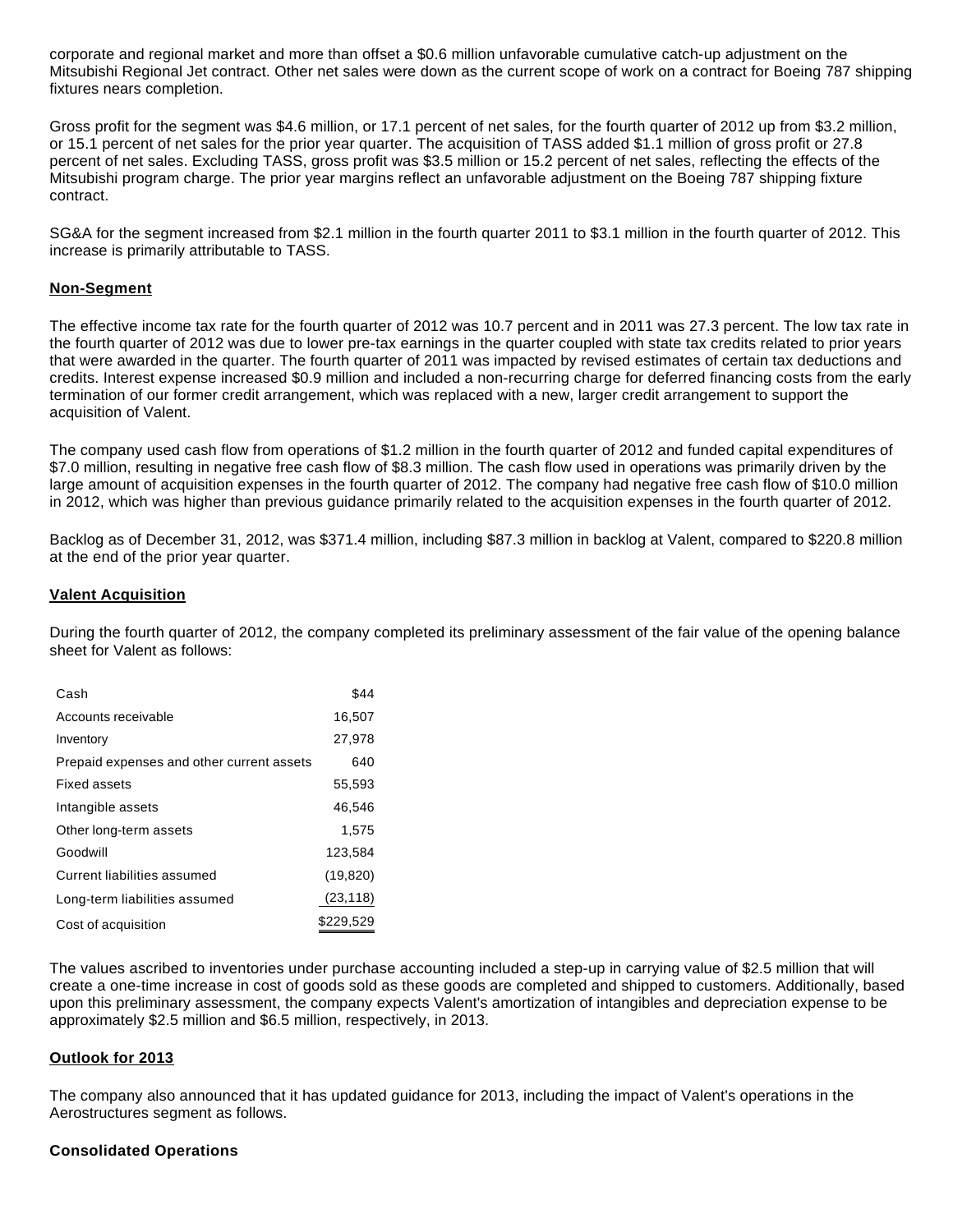- Net sales between \$469 million and \$493 million
- Gross profit between 23 percent and 24 percent
- SG&A between \$56 million and \$59 million
- Interest and other expenses of \$16 million
- Effective income tax rate of 33.5 percent, including the benefit of research and development tax credits for 2012 and 2013
- Capital expenditures between \$24 million and \$27 million
- Depreciation, amortization and stock compensation expense between \$20 million and \$21 million

## **The expectations for each segment are as follows:**

## **Aerostructures**

- Net sales between \$362 million and \$382 million, including between \$139 million and \$145 million for Valent
- Gross profit between 24 percent and 25 percent, including a one-time \$2.5 million charge representing the Valent inventory step-up
- SG&A between \$44 million and \$46 million

## **Engineering Services**

- Net sales between \$107 million and \$111 million
- Gross profit between 19 percent and 20 percent
- SG&A between \$12.5 million and \$13.5 million

In connection with the acquisition of Valent, the company entered into a new long-term debt arrangement that resulted in higher debt levels than the company has historically maintained. Since debt levels and future debt service are more material to the company after the acquisition, the company will begin providing guidance on adjusted earnings before interest, taxes, depreciation and amortization ("Adjusted EBITDA"), a non-GAAP measure of cash generation that is included in the covenant calculation with its lenders.

The company provided the following estimates for Adjusted EBITDA guidance for 2013, exclusive of any expected synergies:

|                                                         | Consolidated<br>(\$ in millions) |
|---------------------------------------------------------|----------------------------------|
| Operating Income                                        | $52.4 - 57.4$                    |
| Depreciation, Amortization and Stock Based Compensation | $20.0 - 21.0$                    |
| Step-up in Inventory to Cost of Goods Sold              | $2.5 - 2.5$                      |
| <b>Total Adjusted EBITDA</b>                            | 74.9 - 80.9                      |

LMI Aerospace, Inc. ("LMI") is a leading supplier of structural assemblies, kits and components and provider of design engineering services to the aerospace and defense markets. Through its Aerostructures segment, the company primarily fabricates machines, finishes, integrates, assembles and kits machined and formed close tolerance aluminum, specialty alloy and composite components and higher level assemblies for use by the aerospace and defense industries. It manufactures more than 40,000 products for integration into a variety of aircraft platforms manufactured by leading original equipment manufacturers and Tier 1 aerospace suppliers. Through its Engineering Services segment, operated by its D3 Technologies, Inc. subsidiary, the company provides a complete range of design, engineering and program management services, supporting aircraft product lifecycles from conceptual design, analysis and certification through production support, fleet support and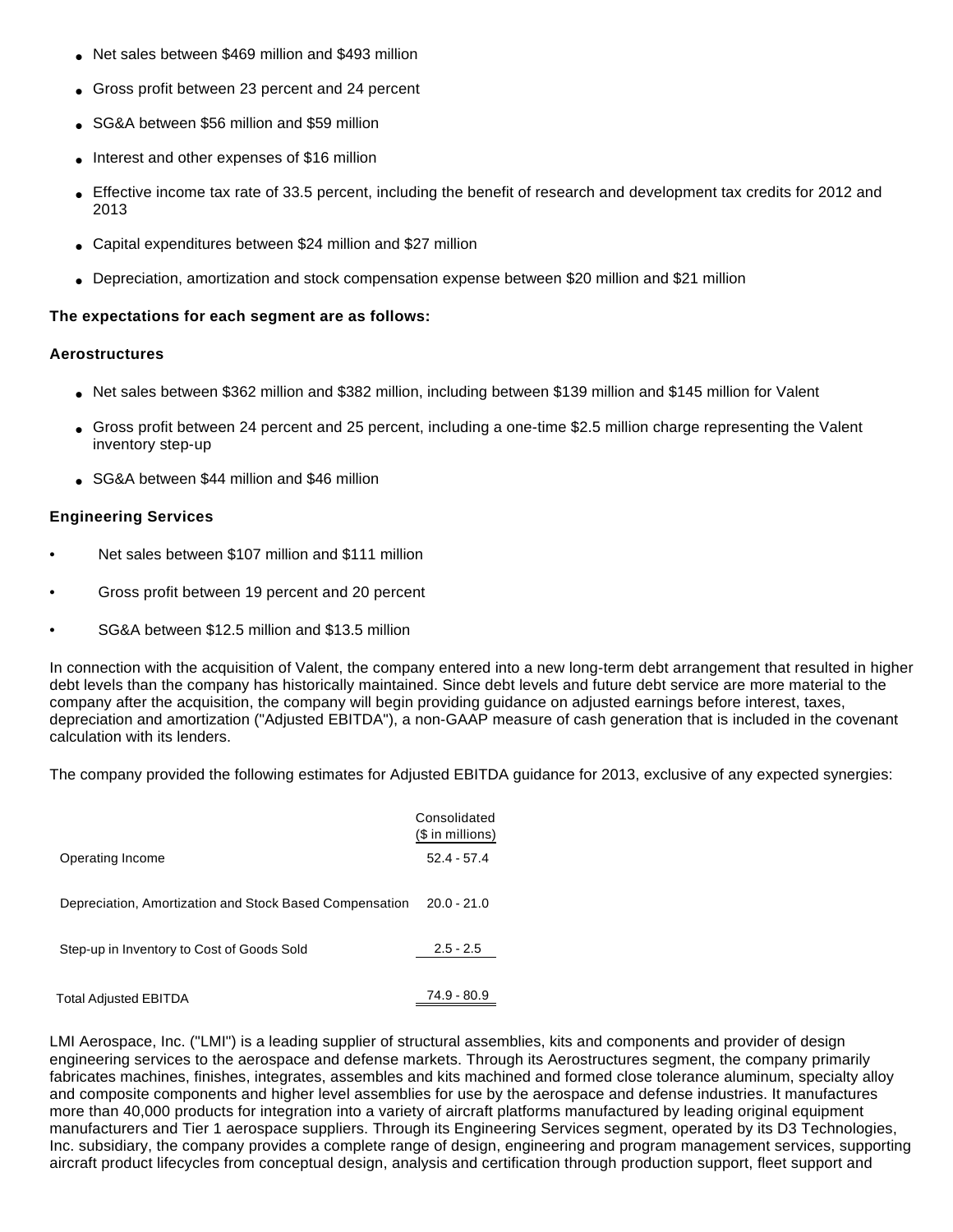service life extensions via a complete turnkey engineering solution.

The LMI Aerospace, Inc. logo is available at <http://www.globenewswire.com/newsroom/prs/?pkgid=4971>

This news release includes forward-looking statements related to LMI's outlook for 2013 and beyond, which are based on current management expectations. Such forward-looking statements are subject to various risks and uncertainties, many of which are beyond the control of LMI. Actual results could differ materially from the forward-looking statements as a result of, among other things, difficulties integrating Valent, managing the increased leverage incurred by LMI in connection with its acquisition of Valent and complying with new debt covenants with respect to such indebtedness, as well as the factors detailed from time to time in LMI's filings with the Securities and Exchange Commission. Please refer to the Risk Factors contained in the company's Annual Report on Form 10-K for the year ended December 31, 2011, and any risk factors set forth in our other filings with the Securities and Exchange Commission.

#### **LMI Aerospace, Inc.**

#### **Condensed Consolidated Balance Sheets**

#### (Amounts in thousands, except share and per share data)

(Unaudited)

|                                                                                                                                                                             | <b>December</b><br>31, | <b>December</b><br>31,   |
|-----------------------------------------------------------------------------------------------------------------------------------------------------------------------------|------------------------|--------------------------|
|                                                                                                                                                                             | 2012                   | 2011                     |
| <b>Assets</b>                                                                                                                                                               |                        |                          |
| Current assets:                                                                                                                                                             |                        |                          |
| Cash and cash equivalents                                                                                                                                                   | \$4,347                | \$7,868                  |
| Trade accounts receivable, net                                                                                                                                              | 69,159                 | 42,720                   |
| Inventories                                                                                                                                                                 | 90,039                 | 51,081                   |
| Prepaid expenses and other current assets                                                                                                                                   | 5,655                  | 2,595                    |
| Deferred income taxes                                                                                                                                                       | 3,839                  | 4,085                    |
| Total current assets                                                                                                                                                        | 173,039                | 108,349                  |
| Property, plant and equipment, net                                                                                                                                          | 96,218                 | 27,340                   |
| Goodwill                                                                                                                                                                    | 179,314                | 49,102                   |
| Intangible assets, net                                                                                                                                                      | 64,334                 | 17,642                   |
| Other assets                                                                                                                                                                | 15,059                 | 2,173                    |
| Total assets                                                                                                                                                                | \$527,964              | \$204,606                |
| Liabilities and shareholders' equity                                                                                                                                        |                        |                          |
| <b>Current liabilities:</b>                                                                                                                                                 |                        |                          |
| Accounts payable                                                                                                                                                            | \$30,471               | \$13,224                 |
| Accrued expenses                                                                                                                                                            | 23,703                 | 11,108                   |
| Current installments of long-term debt and capital lease obligations                                                                                                        | 5,632                  | 29                       |
| <b>Total current liabilities</b>                                                                                                                                            | 59,806                 | 24,361                   |
| Long-term debt and capital lease obligations, less current installments                                                                                                     | 255,067                |                          |
| Other long-term liabilities                                                                                                                                                 | 3,405                  | 3,541                    |
| Deferred income taxes                                                                                                                                                       | 8,732                  | 8,919                    |
| Total long-term liabilities                                                                                                                                                 | 267,204                | 12,460                   |
| Shareholders' equity:                                                                                                                                                       |                        |                          |
| Common stock, \$0.02 par value per share; authorized 28,000,000 shares: issued 12,860,023 and 12,123,992<br>shares at December 31, 2012 and December 31, 2011, respectively | 257                    | 242                      |
| Preferred stock, \$0.02 par value per share; authorized 2,000,000 shares; none issued at either date                                                                        | $\overline{a}$         | $\overline{\phantom{a}}$ |
| Additional paid-in capital                                                                                                                                                  | 90,839                 | 74,823                   |
| Accumulated other comprehensive loss                                                                                                                                        | (49)                   |                          |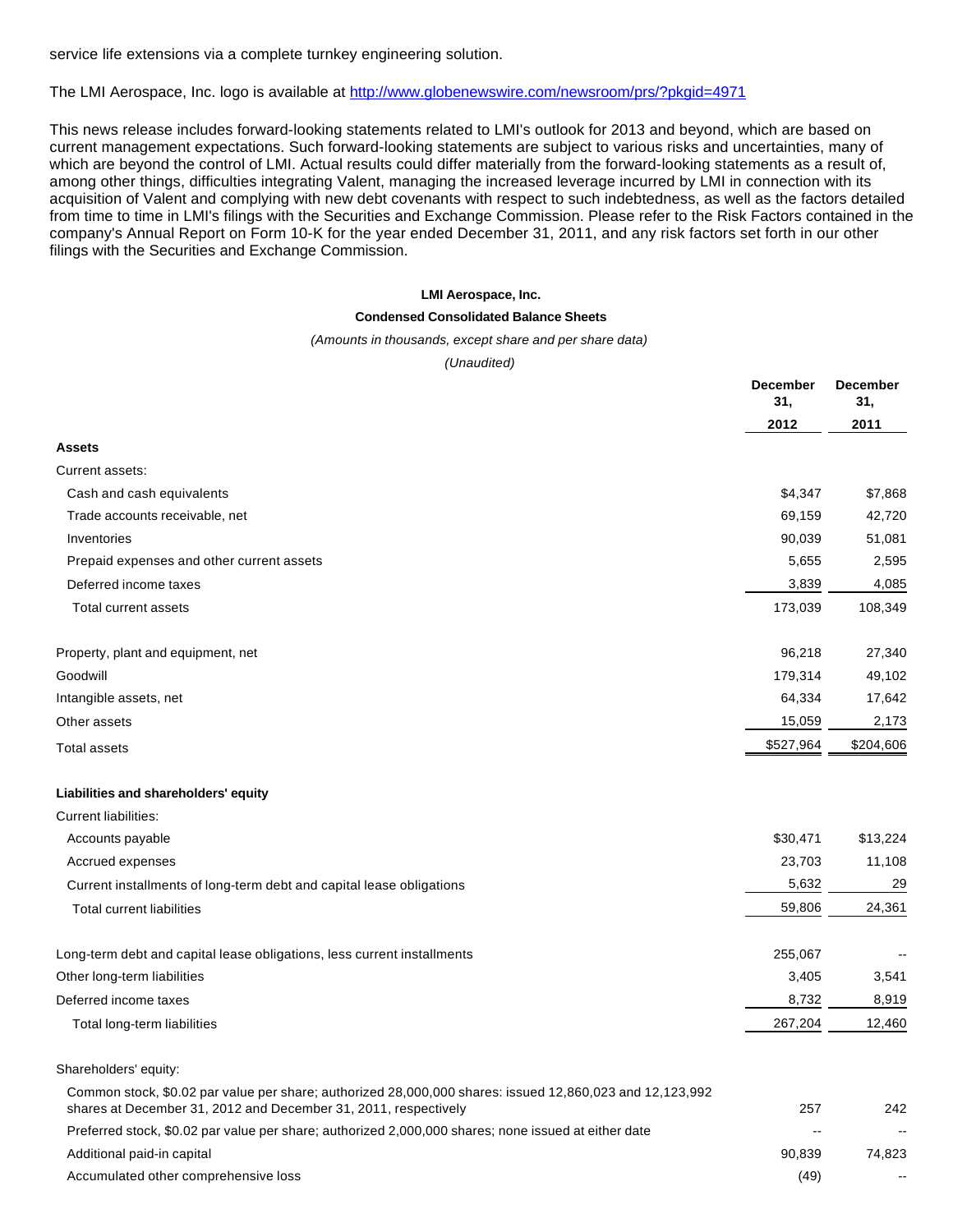Total liabilities and shareholders' equity  $\frac{$527,964}{2} \frac{$204,606}{2}$ 

#### **LMI Aerospace, Inc.**

#### **Condensed Consolidated Statements of Comprehensive Income**

#### (Amounts in thousands, except share and per share data)

(Unaudited)

|                                                    | <b>Three Months Ended</b> |                                             | <b>Year Ending</b> |              |  |
|----------------------------------------------------|---------------------------|---------------------------------------------|--------------------|--------------|--|
|                                                    |                           | December 31,                                |                    | December 31, |  |
|                                                    | 2012                      | 2011                                        | 2012               | 2011         |  |
| Sales and service revenue                          |                           |                                             |                    |              |  |
| <b>Product sales</b>                               | \$43,763                  | \$42,333                                    | \$168,943          | \$161,435    |  |
| Service revenues                                   | 28,154                    | 22,693                                      | 109,686            | 92,605       |  |
| Net sales                                          | 71,917                    | 65,026                                      | 278,629            | 254,040      |  |
| Cost of sales and service revenue                  |                           |                                             |                    |              |  |
| Cost of product sales                              | 31,916                    | 31,546                                      | 121,247            | 117,368      |  |
| Cost of service revenue                            | 23,762                    | 18,965                                      | 89,074             | 77,022       |  |
| Cost of sales                                      | 55,678                    | 50,511                                      | 210,321            | 194,390      |  |
| Gross profit                                       | 16,239                    | 14,515                                      | 68,308             | 59,650       |  |
| Selling, general and administrative expenses       | 9,422                     | 8,871                                       | 36,891             | 34,726       |  |
| Acquisitions expense                               | 4,820                     |                                             | 5,362              |              |  |
| Income from operations                             | 1,997                     | 5,644                                       | 26,055             | 24,924       |  |
| Other income (expense):                            |                           |                                             |                    |              |  |
| Interest expense                                   | (1,007)                   | (142)                                       | (1,771)            | (669)        |  |
| Other, net                                         | 75                        | 104                                         | 356                | (730)        |  |
| Total other expense                                | (932)                     | (38)                                        | (1, 415)           | (1, 399)     |  |
| Income before income taxes                         | 1,065                     | 5,606                                       | 24,640             | 23,525       |  |
| Provision for income taxes                         | 114                       | 1,530                                       | 8,153              | 7,136        |  |
| Net income<br>Other comprehensive income (expense) | 951                       | 4,076                                       | 16,487             | 16,389       |  |
| Change in foreign currency translation adjustment  | (33)                      |                                             | (49)               |              |  |
| Total comprehensive income                         | \$918                     | \$4,076                                     | \$16,438           | \$16,389     |  |
| Amounts per common share:                          |                           |                                             |                    |              |  |
| Net income per common share                        | \$0.08                    | \$0.35                                      | \$1.41             | \$1.42       |  |
| Net income per common share assuming dilution      | \$0.08                    | \$0.35                                      | \$1.39             | \$1.40       |  |
| Weighted average common shares outstanding         |                           | 11,779,498 11,596,501 11,701,607 11,559,895 |                    |              |  |

Retained earnings 110,389 93,902 Total shareholders' equity and the control of the control of the control of the control of the control of the control of the control of the control of the control of the control of the control of the control of the control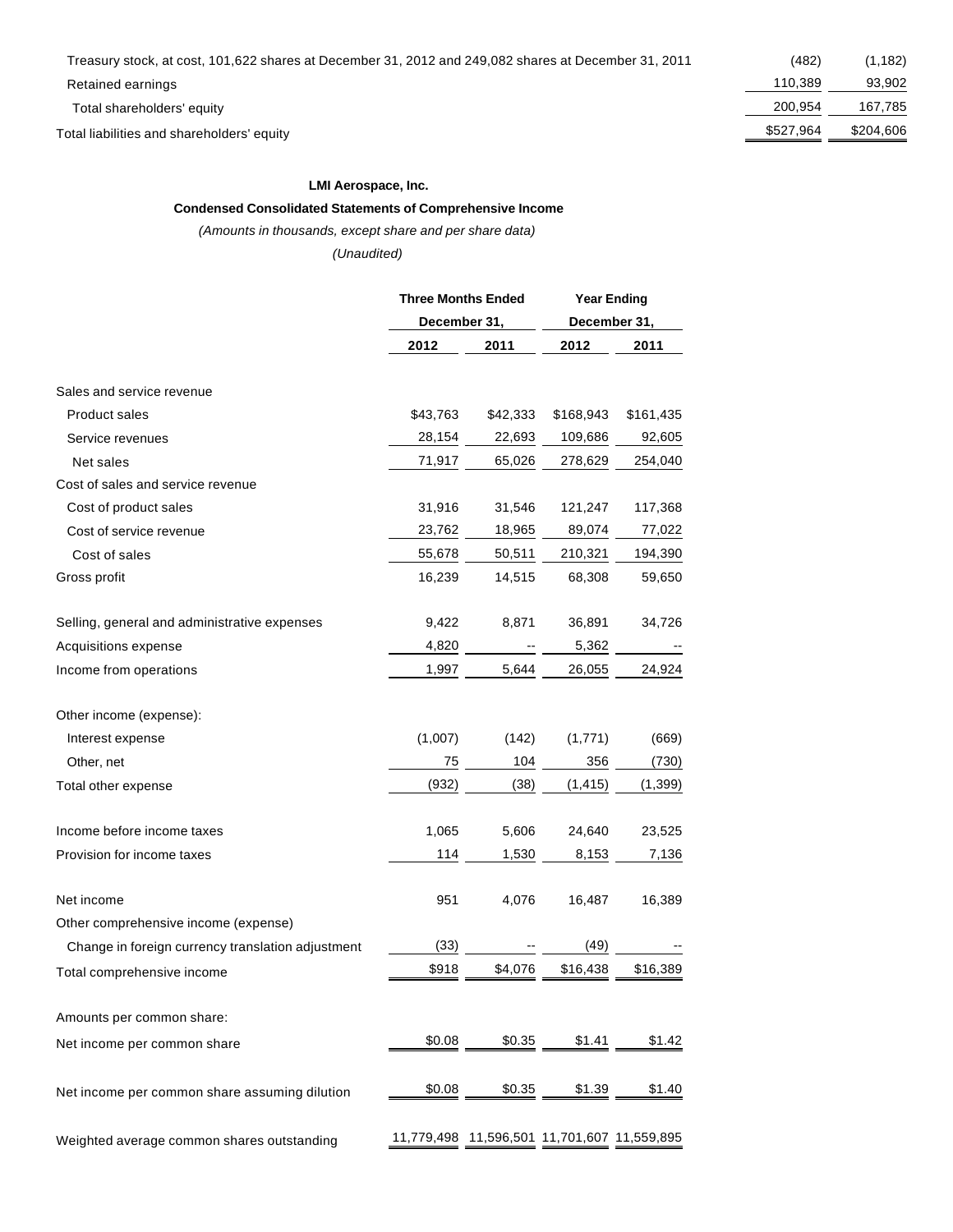#### **LMI Aerospace, Inc.**

## **Condensed Consolidated Statements of Cash Flows**

(Amounts in thousands) (Unaudited)

|                                                                                   | <b>Year Ended</b> |                          |
|-----------------------------------------------------------------------------------|-------------------|--------------------------|
|                                                                                   | December 31,      |                          |
|                                                                                   | 2012              | 2011                     |
| <b>Operating activities:</b>                                                      |                   |                          |
| Net income                                                                        |                   | \$16,487 \$16,389        |
| Adjustments to reconcile net income to net cash provided by operating activities: |                   |                          |
| Depreciation and amortization                                                     | 7,994             | 7,241                    |
| Intangible asset impairment                                                       | --                | 1,163                    |
| Contingent consideration write-off                                                | --                | (1,235)                  |
| Restricted stock compensation                                                     | 1,494             | 1,254                    |
| Deferred taxes                                                                    | (1,062)           | 341                      |
| Other noncash items                                                               | (365)             | (227)                    |
| Changes in operating assets and liabilities, net of acquired business:            |                   |                          |
| Trade accounts receivable                                                         | (8,093)           | (8, 871)                 |
| Inventories                                                                       | (10,980)          | (5,933)                  |
| Prepaid expenses and other assets                                                 | 1,386             | (1,080)                  |
| Current income taxes                                                              | (1, 168)          | 1,731                    |
| Accounts payable                                                                  | 3,062             | 4,354                    |
| Accrued expenses                                                                  | 44                | 1,048                    |
| Net cash provided by operating activities                                         | 8,799             | 16,175                   |
| Investing activities:                                                             |                   |                          |
| Additions to property, plant and equipment                                        |                   | $(18,783)$ $(10,267)$    |
| Acquisitions, net of cash acquired                                                | (216, 398)        |                          |
| Other, net                                                                        | 181               | 270                      |
| Net cash used by investing activities                                             | (235,000)         | (9,997)                  |
| <b>Financing activities:</b>                                                      |                   |                          |
| Proceeds from issuance of debt                                                    | 229,124           |                          |
| Principal payments on long-term debt and notes payable                            | (118)             | (180)                    |
| Advances on revolving line of credit                                              | 40,278            |                          |
| Payments on revolving line of credit                                              | (34, 042)         | $\overline{\phantom{a}}$ |
| Prepaid financing costs                                                           | (12,736)          | --                       |
| Other, net                                                                        | 174               | (77)                     |
| Net cash provided by (used) by financing activities                               | 222,680           | (257)                    |
| Net (decrease) increase in cash and cash equivalents                              | (3,521)           | 5,921                    |
| Cash and cash equivalents, beginning of year                                      | 7,868             | 1,947                    |
| Cash and cash equivalents, end of year                                            | \$4,347           | \$7,868                  |

**LMI Aerospace, Inc. Selected Non-GAAP Disclosures** (Amounts in thousands) (Unaudited)